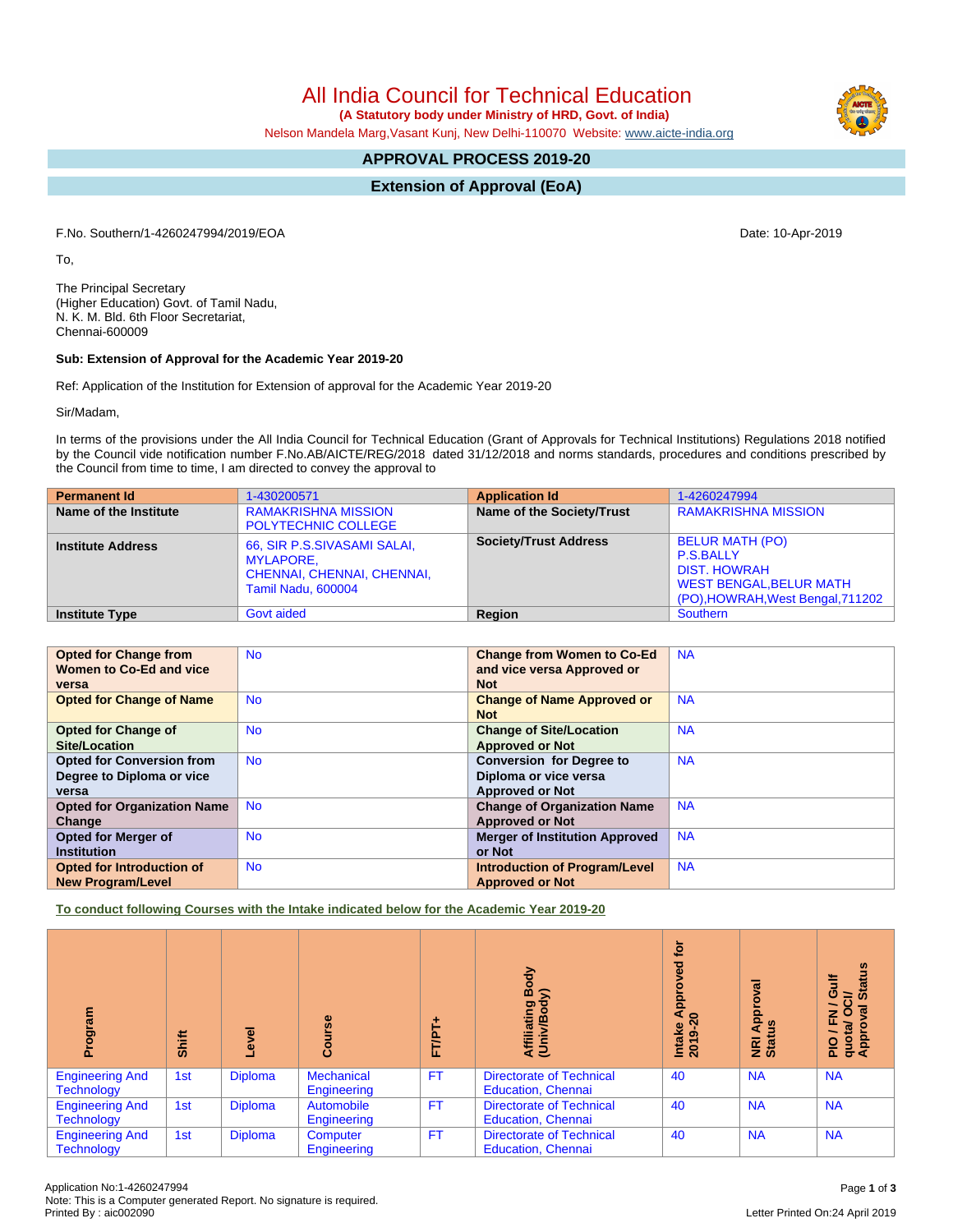| Deficiencies Noted based on Self Disclosure |                   |  |  |  |
|---------------------------------------------|-------------------|--|--|--|
| <b>Particulars</b>                          | <b>Deficiency</b> |  |  |  |
| <b>Other Facilities Deficiency</b>          |                   |  |  |  |
| Atleast 5 MoUs with industries              | Yes               |  |  |  |
| *Please refer Deficiency Report for details |                   |  |  |  |

**RAMAKRISHNA MISSION POLYTECHNIC COLLEGE** is hereby informed to submit the compliance of the deficiencies mentioned above to the Regional Office within a period of **6 months** from the date of issuance of this letter failing which the council shall initiate strict action as defined in Approval Process Handbook 2019-20 during the subsequent Academic Year.

In case of any differences in content in this Computer generated Extension of Approval Letter, the content/information as approved by the Executive Council / General Council as available on the record of AICTE shall be final and binding.

Strict compliance of Anti-Ragging Regulation: - Approval is subject to strict compliance of provisions made in AICTE Regulation notified vide F. No. 37- 3/Legal/AICTE/2009 dated July 1, 2009 for Prevention and Prohibition of Ragging in Technical Institutions. In case Institution fails to take adequate steps to Prevent Ragging or fails to act in accordance with AICTE Regulation or fails to punish perpetrators or incidents of Ragging, it will be liable to take any action as defined under clause 9(4) of the said Regulation.

#### **It is mandatory to comply all the essential requirements as given in APH 2019-20(appendix 6)**

NOTE: If the State Government / UT / DTE / DME has a reservation policy for admission in Technical Education Institutes and the same is applicable to Private & Self-financing Technical Institutions, then the State Government / UT/ DTE / DME shall ensure that 10 % of Reservation for EWS would be operational from the Academic year 2019-20 without affecting the percentage reservations of SC/ST/OBC/General . However, this would not be applicable in the case of Minority Institutions referred to the clause (1) of Article 30 of **Constitution of India.**

> **Prof. A.P Mittal Member Secretary, AICTE**

Copy to:

- **1. The Director Of Technical Education\*\*, Tamil Nadu**
- **2. The Registrar\*\*,** Directorate Of Technical Education, Chennai
- **3. The Principal / Director,**

Ramakrishna Mission Polytechnic College 66, Sir P.S.Sivasami Salai, Mylapore, Chennai, Chennai,Chennai, Tamil Nadu,600004

#### **4. The Secretary / Chairman,**

Ramakrishna Mission Belur Math (Po) P.S.Bally Dist. Howrah West Bengal. Belur Math (Po),Howrah, West Bengal,711202